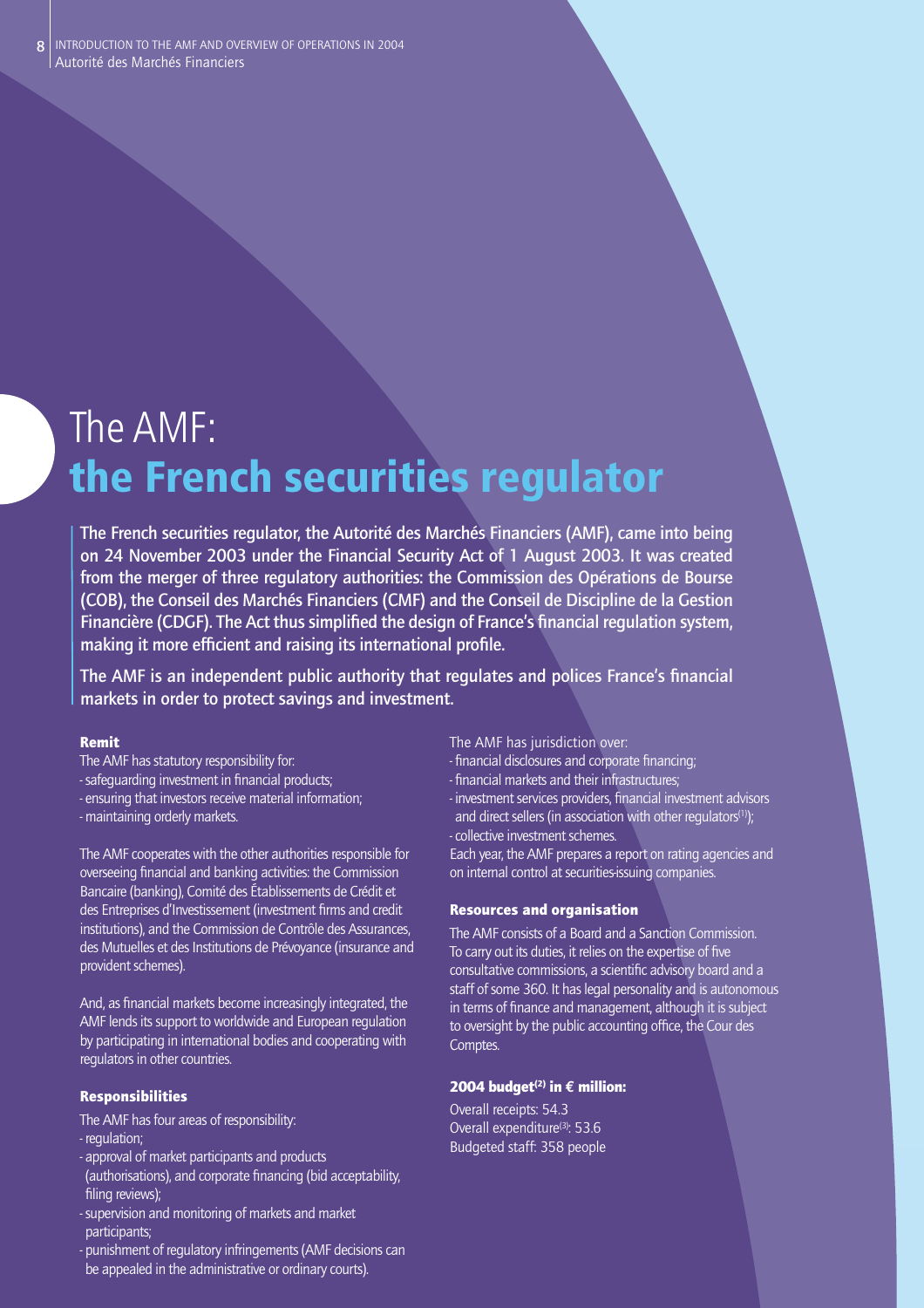# **• The AMF: an independent multidisciplinary organisation with collective responsibility**

The AMF consists of two bodies with collective responsibility and separate memberships: - the Board;

- the Sanction Commission.

These two bodies, composed of law officers. representatives of public authorities, persons chosen for their expertise and industry professionals, have a broad range of multi-disciplinary skills. The AMF's chairman is appointed for five years by the president of France. With the exception of the *ex officio* members, namely the representative of the governor of the Banque de France and the chairman of the national accounting board $(4)$ , the members of the Board and the Sanction Commission are appointed by different public authorities for five years. One-half of the members are renewed every thirty months, and terms of office are renewable once. The participants' independence is bolstered by a system to prevent cross-memberships and conflicts of interest<sup>(5)</sup>.

The finance minister appoints a government commissioner who sits on all AMF commissions in an advisory capacity (decisions on sanctions are not taken in his or her presence). The commissioner can request a second discussion of all matters, except sanctions. Furthermore, in accordance with the constitutional principles governing the exercise of regulatory powers, the finance minister approves the AMF's General Regulation.

In accordance with law, the Board has set up consultative commissions, which have some fifteen members, and a scientific advisory board. Moreover, to prepare its decisions, it organises special working groups and conducts institutional consultations with competent professional associations.

# **• The AMF: review of the first year's activity**

The formation of the AMF in November 2003 was a landmark event for the French financial community. The institutional handover was smooth, and work continued uninterruptedly. The new departmental organisation became operational less then three months after being put in place. The AMF quickly set about preparing its General Regulation by codifying existing legislation and incorporating provisions arising from transposition of the market abuse directives into French law and the enforcement of the Financial Security Act. During its first year of operations, the AMF adopted the measures necessary to discharge its new statutory responsibilities, such as the regulation of financial investment advisers and financial promotion ("cold calling"). These extended powers also encompass investment analysts, internal control reporting, and rating agencies.

The AMF carried on the work initiated by its predecessors to adapt the regulatory framework to accommodate a modernised asset management industry. This consisted, among other things, in implementing the provisions of the Financial Security Act concerning the exercise of voting rights by asset management companies, anti-money laundering, the reform of rules on debt securitisation funds, and pure alternative strategies.

The AMF provided regulatory backup when Euronext overhauled its listing arrangements, and has been closely monitoring the transition by listed companies to International Financial Reporting Standards (IFRS), as from 1 January 2005.

The AMF's role in international and European regulation has been framed as a "mission" in the Financial Security Act. Thus, acting as a single agency with broad representation, the AMF in 2004 was able to play a leading part in the activities of the International Organisation of Securities Commissions (IOSCO), the Committee of European Securities Regulators (CESR), the Financial Stability Forum (FSF) and the Institut Francophone de la Régulation Financière (IFREFI). Amid a loss of investor confidence triggered by recent crises, it also contributed actively to international discussions and work on matters such as rating agencies, corporate governance, offshore financial centres, anti-money laundering and market transparency.

 *Comité des Entreprises*  1 *d'Assurance (CEA) for insurance and Comité des Établissements de*  **Crédit et des Entrepris** *d'Investissement (CECEI) for credit institutions and investment fi rms.*

*24 November 2003*  2 *to 31 December 2004.*  *Overall expenditure*  3 *Conseil National = (operating expenses + capital expenditure) – depreciation and amortisation 53.6 = (52.2 + 4.9) – 3.5.*

*de la Comptabilité (CNC).*

4 *Last two paragraphs of Art. L. 624-1-I of the*  5 *Financial and Monetary Code.*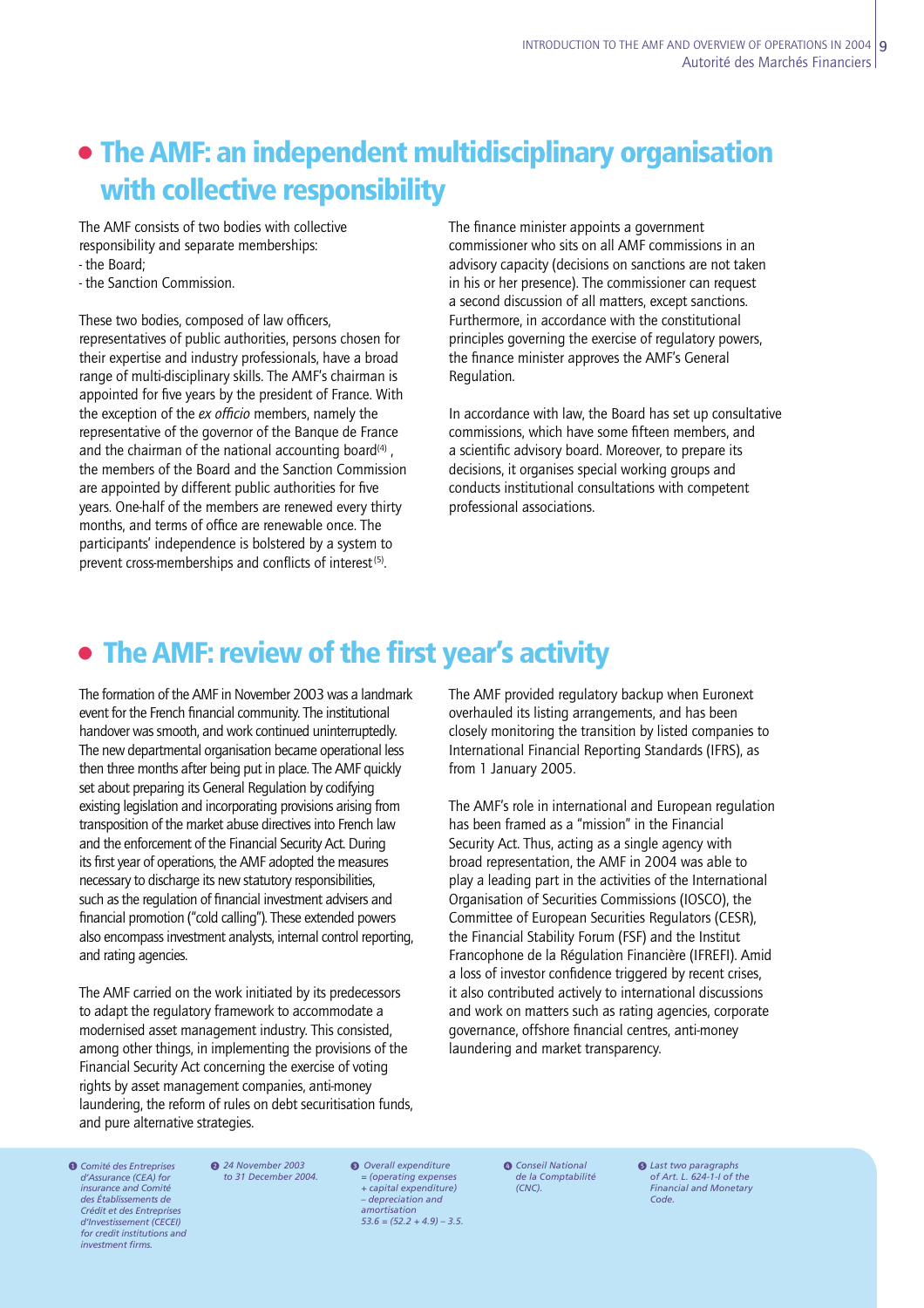# Board members







**1 234**



**<sup>2</sup> Jacques Delmas-Marsalet** Appointed by the vice-president of the Conseil d'État

- **<sup>3</sup> Claire Favre** Appointed by the chief justice of the Court of Cassation
- **<sup>4</sup> Philippe Adhémar** Appointed by auditor-general of the Cour des Comptes
- **<sup>5</sup> Jean-Paul Redouin** Appointed by the governor of the Banque de France
- **<sup>6</sup> Antoine Bracchi** Chairman of the Conseil National de la Comptabilité
- **<sup>7</sup> Jean de Demandolx Dedons** Appointed by the president of the Senate
- **<sup>8</sup> Jean-Michel Naulot** Appointed by president of the National Assembly
- **<sup>9</sup> Bernard Esambert** Appointed by the chairman of the Conseil Économique et Social

# **THE AMF BOARD**

# **16 members**

The Board is the decision-making body of the AMF. Its powers include:

- adopting new regulations;
- taking individual decisions: acceptability of takeover bids, authorisations, filing reviews, etc.;
- scrutinising inspection and investigation reports;
- ordering sanction or injunction proceedings;
- suspending the business operations, in an emergency, of professionals subject to sanction proceedings;
- adopting the budget and approving the AMF's financial account, etc.



Appointed by the finance minister, after consultation with organisations representing industrial and commercial companies issuing securities to the public, firms managing collective investment schemes, other investors, investment services providers, market operators, clearing houses, managers of securities settlement systems and central depositories:

- **<sup>10</sup> Monique Bourven**
- **<sup>11</sup> Bernard Field**
- **<sup>12</sup> Antoine Giscard d'Estaing**
- **<sup>13</sup> Dominique Hoenn**
- **<sup>14</sup> Yves Mansion**
- **15 Jean-Pierre Pinatton**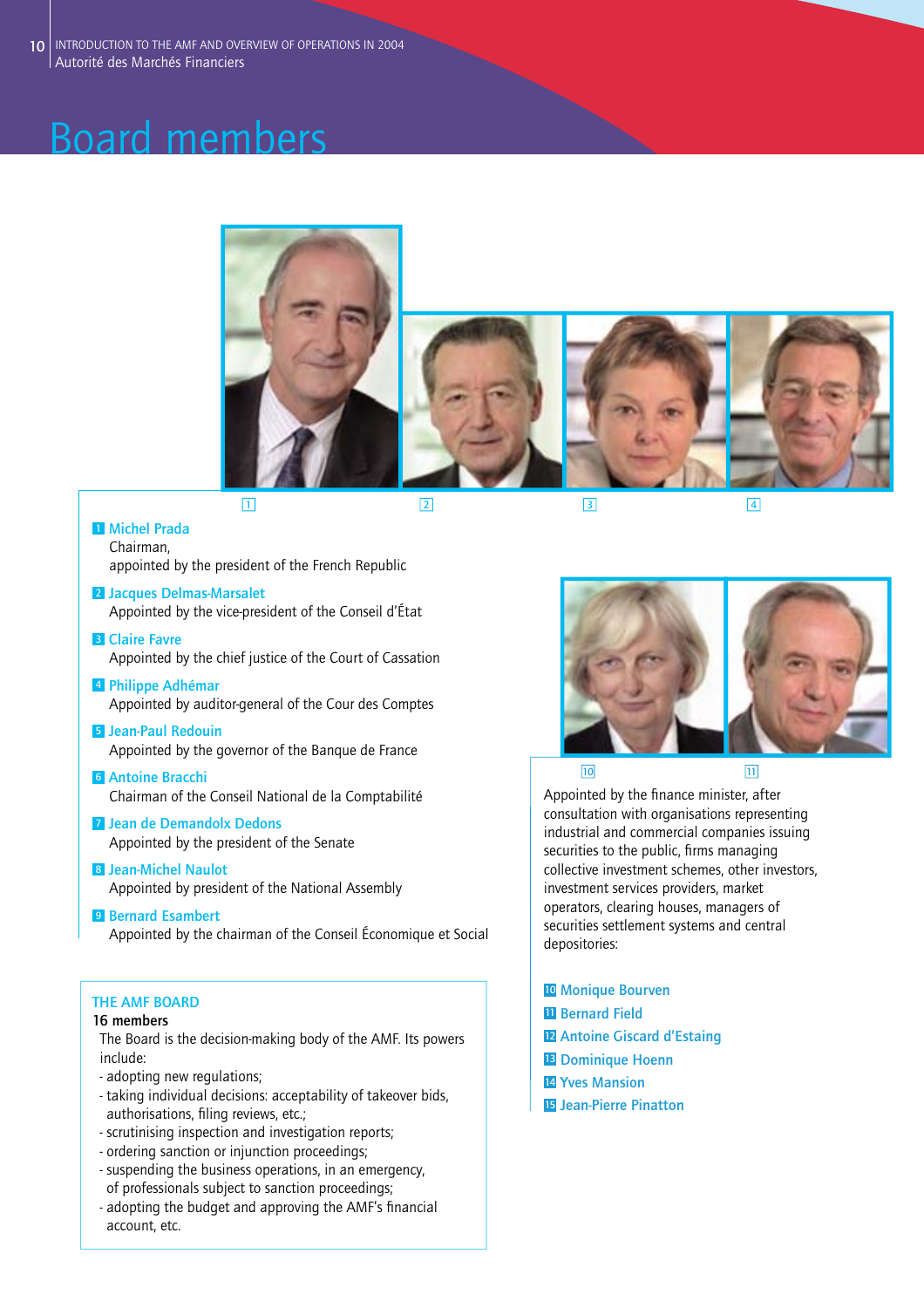

**5 6789**





Appointed by the finance minister, after consultation with trade unions and representative bodies:

**16 Jean-Claude Mothié**



Government Commissioner

**Xavier Musca**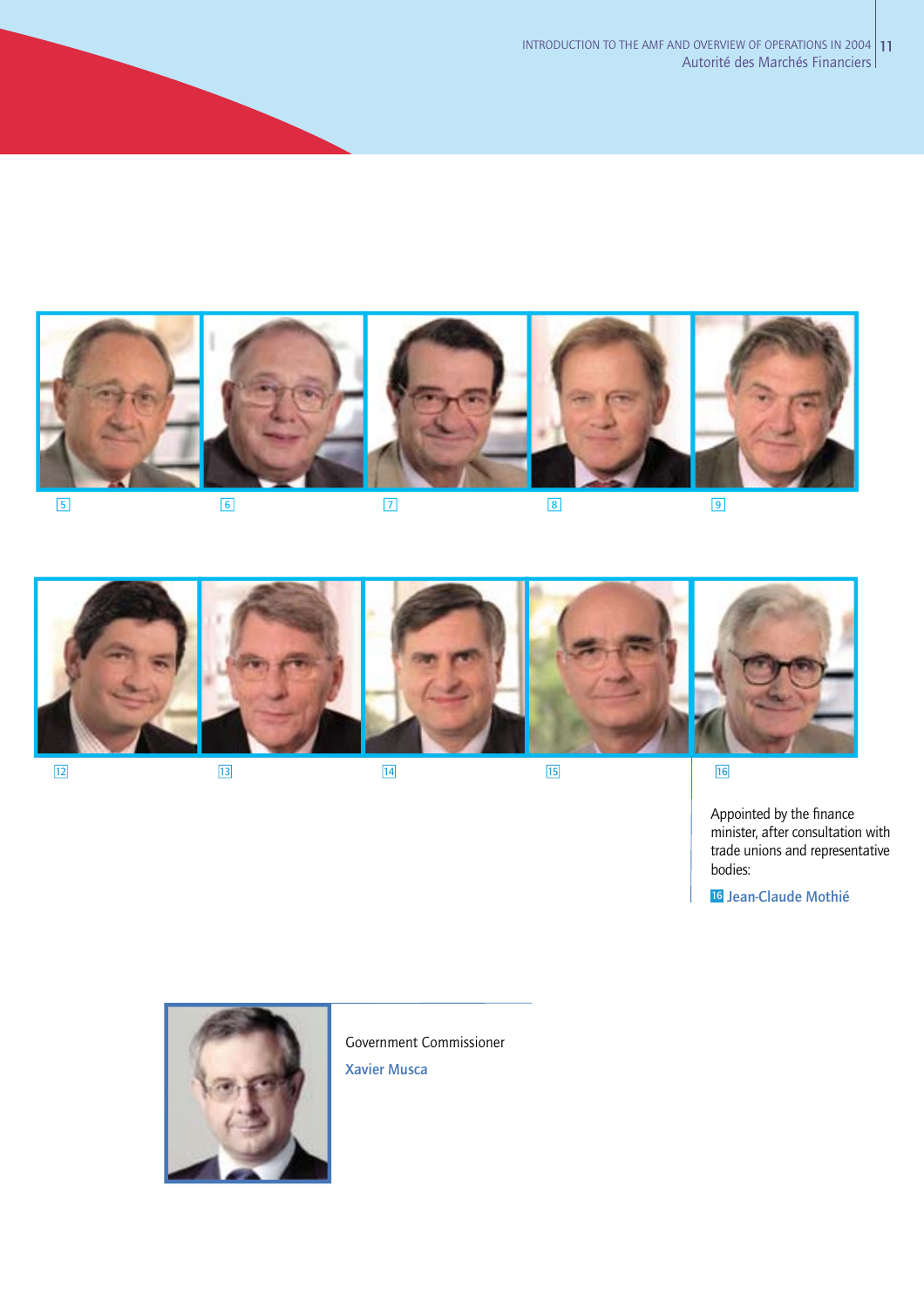# Members of the Sanction Commission



SECTION 1  $\bullet$ SECTION 2  $\bullet$ 

**<sup>1</sup> Jacques Ribs**  Appointed by the vice-president of the Conseil d'État Chair of the first section

**<sup>2</sup> Jacques Bonnot** Appointed by the vice-president of the Conseil d'État

# **<sup>3</sup> Claude Nocquet-Borel**

appointed by the chief justice of the Court of Cassation Chair of the second section

**<sup>4</sup> Marielle Cohen-Branche** Appointed by the chief justice

# **THE SANCTION COMMISSION 12 members**

The Sanction Commission has the power to sanction legal or natural persons who could diminish investors' rights by acting in a manner that violates regulatory or legal requirements. It takes decisions on the complaints submitted to it by the Board of the AMF. It has total freedom of decision-making when carrying out its work.

**1 23 4**



of the Court of Cassation Appointed by the finance minister, after consultation with organisations representing industrial and commercial companies issuing securities to the public, firms managing collective investment schemes, other investors, investment services providers, market operators, clearing houses, managers of securities settlement systems and central depositories:

- **<sup>5</sup> Yves Brissy**
- **<sup>6</sup> Alain Ferri**
- **<sup>7</sup> Jean-Pierre Hellebuyck**
- **<sup>8</sup> Pierre Lasserre**
- **<sup>9</sup> Jean-Pierre Morin**
- **<sup>10</sup> Thierry Coste**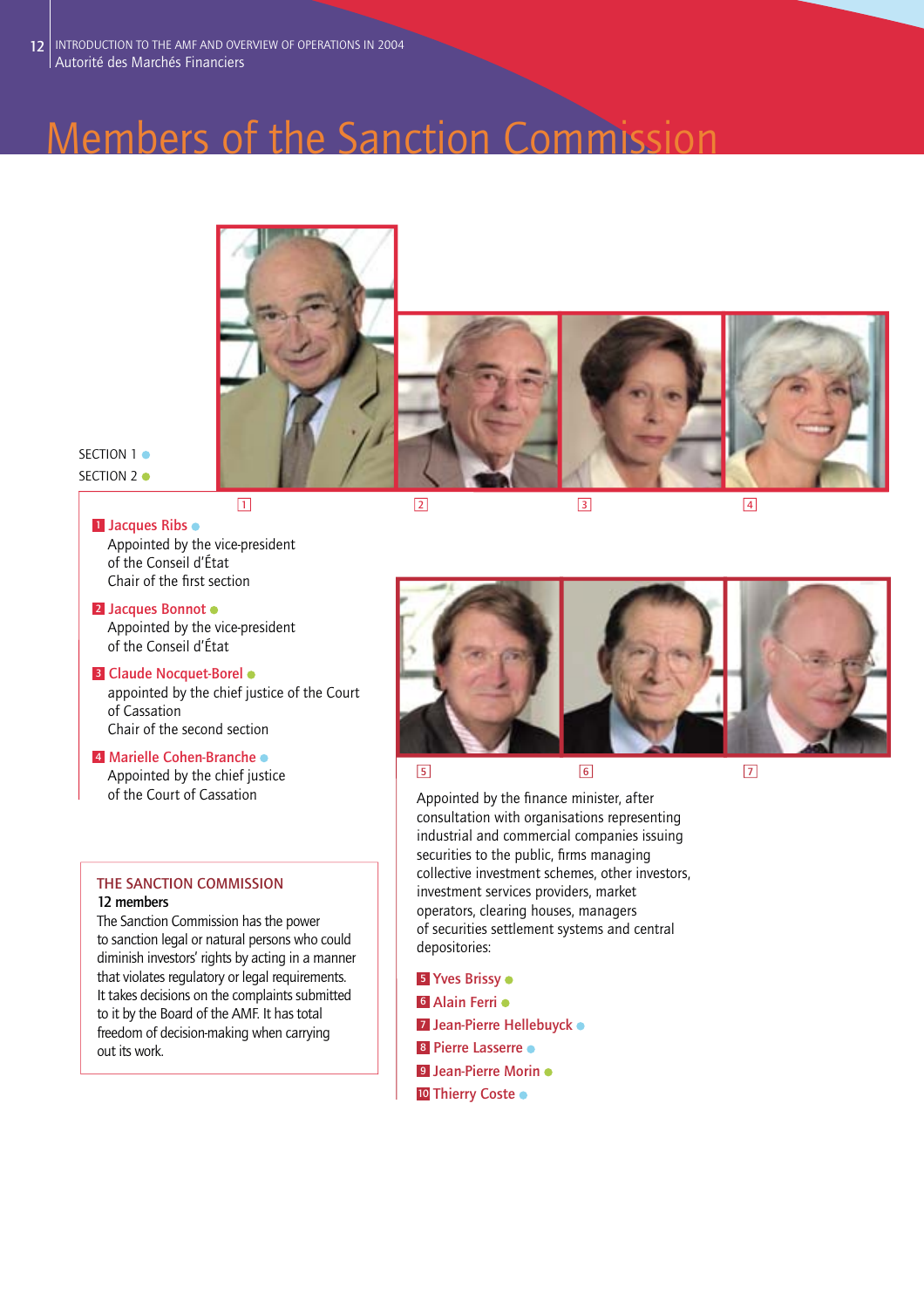

**8 9 10 11 11 11** Appointed by the finance minister, after consultation with trade unions and representative bodies:

**<sup>11</sup> Joseph Thouvenel**

**<sup>12</sup> Jean-Jacques Surzur**



Government Commissioner **Xavier Musca**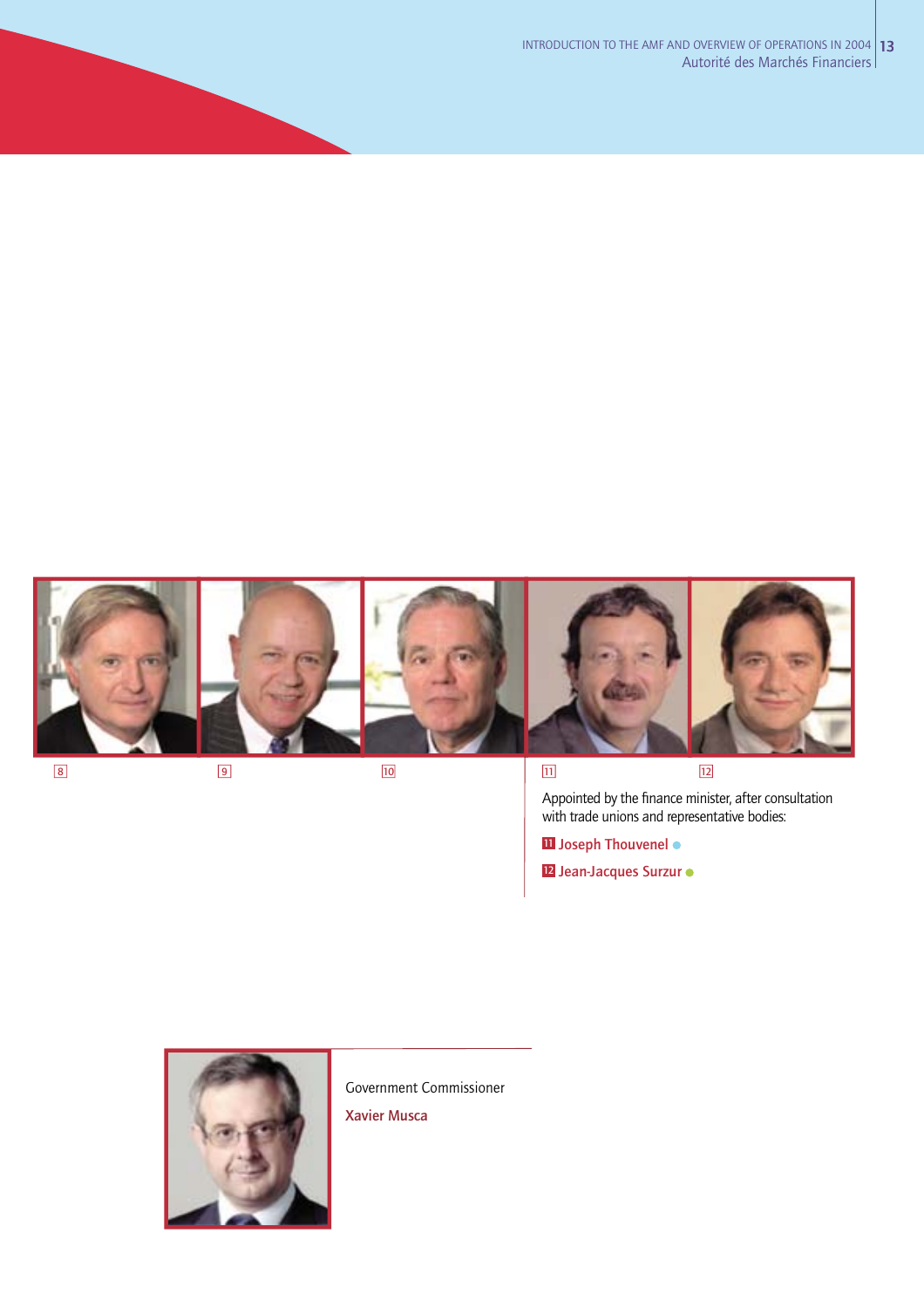# AMF organisation structure



w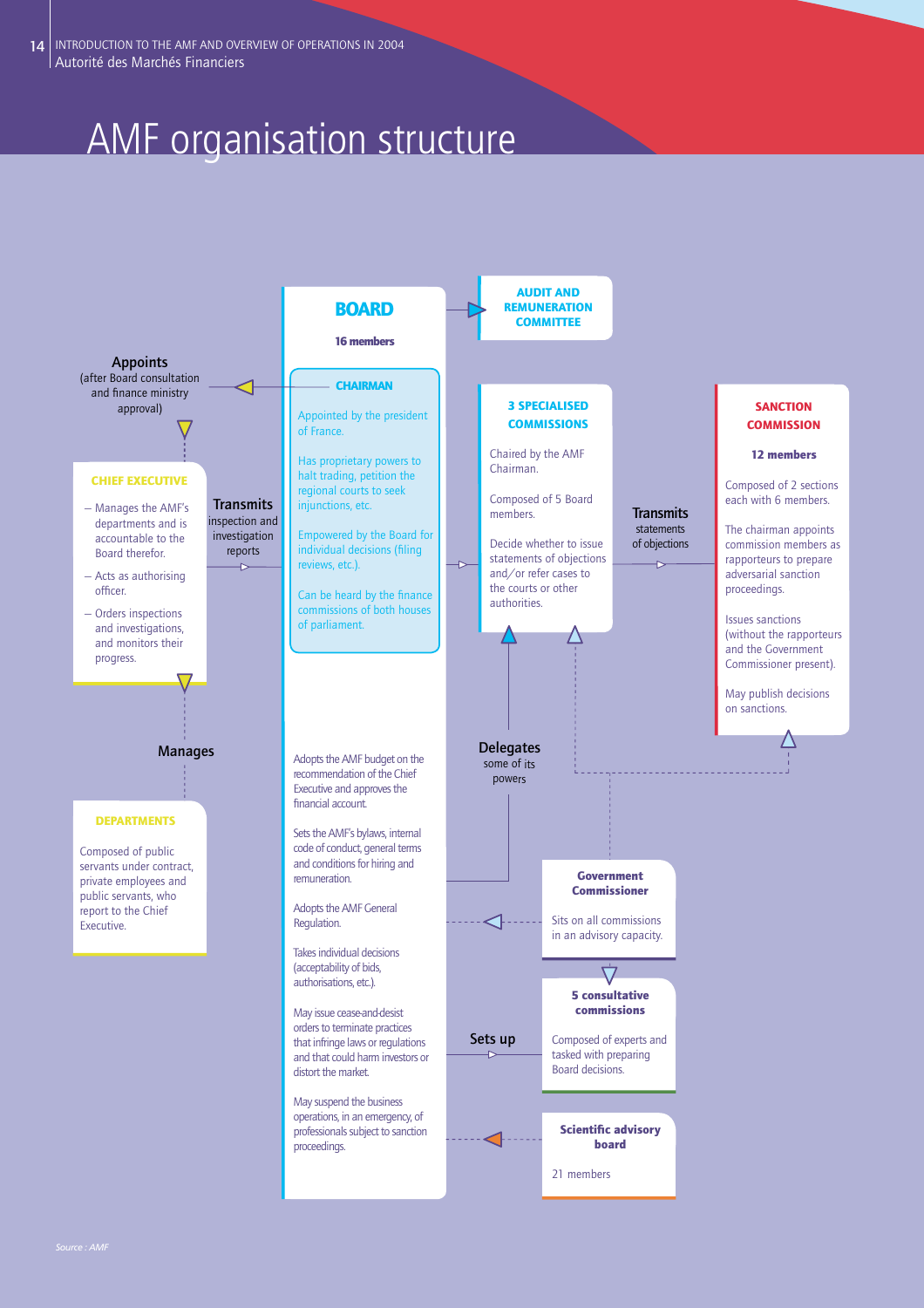# Departmental organisation chart

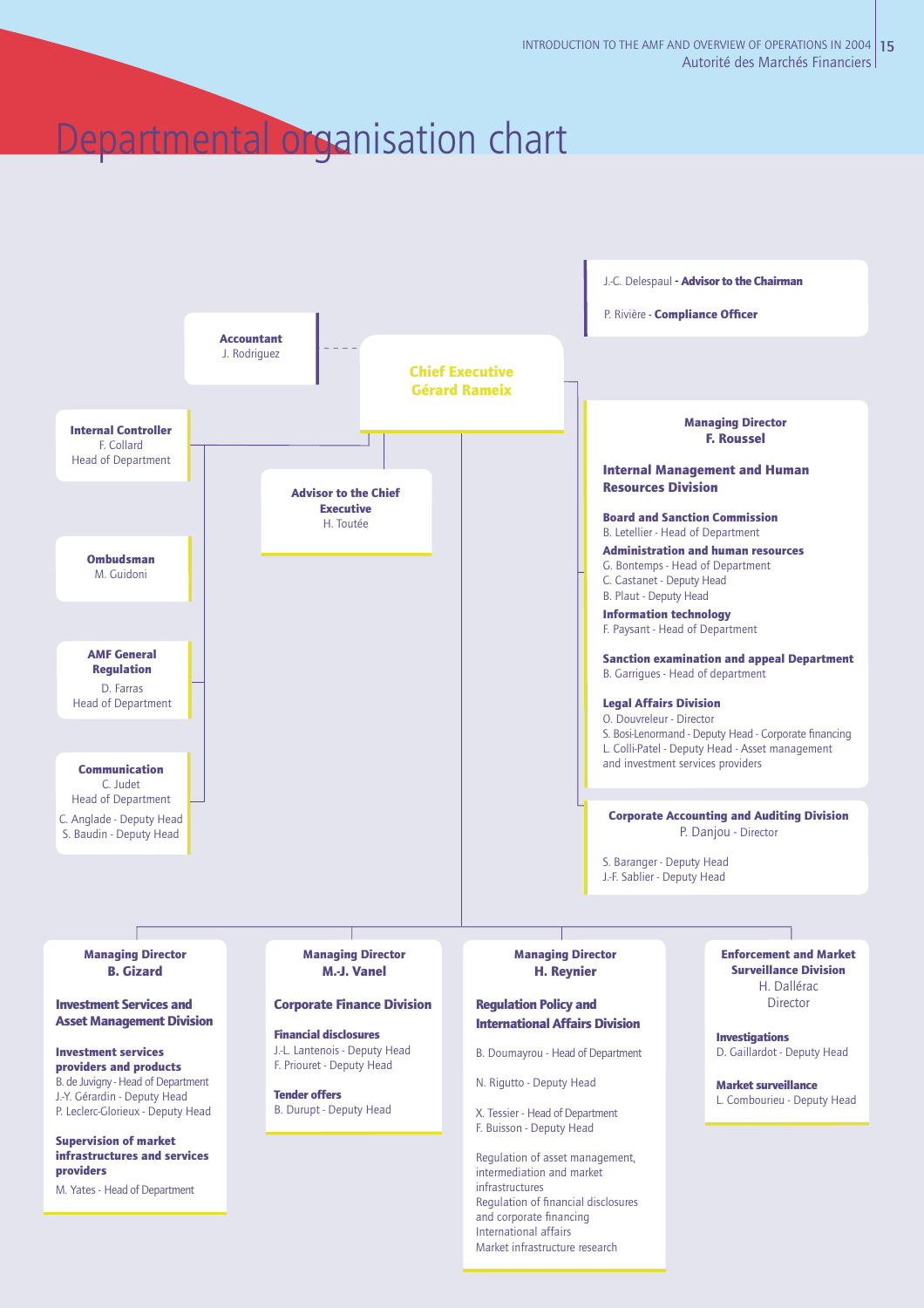# Financial disclosures **and corporate financing**

The AMF regulates corporate financing activity and disclosures by publicly traded companies. All listed firms are required to inform the public reqularly about their business **activities and results, and about major transactions such as takeovers and mergers. The**  AMF oversees and monitors this financial information, making sure it is accurate, true, fair and timely and that it is disseminated to the entire financial community.

### **Corporate financing**

The AMF oversees and regulates transactions involving the securities of listed companies:

- initial public offerings;
- capital increases and rights issues;
- tender offers, exchange offers, buyout offers;
- mergers, demergers, etc.

For each transaction, the AMF monitors companies to ensure that they provide comprehensive and reliable information on a timely basis and in an equitable manner to the public at large. The AMF scrutinises the documents issued by listed companies, such as simplified and full prospectuses, offer documents, shelf registration documents and securities notes. These documents are reviewed before being distributed and receive an official "visa". In some cases, however, they are simply filed with the AMF and examined after publication.

The AMF also rules on the admissibility of proposed tender offers in order to safeguard shareholders' interests.

# Disclosure quality

The AMF ensures that listed companies disclose price-sensitive information through news releases to the general public at the earliest possible time.

The AMF also oversees compliance with the statutory publication of annual financial statements, half-yearly results, and quarterly revenue data. In the event of late filing, the AMF publishes the names of the companies in question on its website<sup> $(1)$ </sup>. It the event of a manifest delay, it can also petition the courts to issue injunctions and penalties.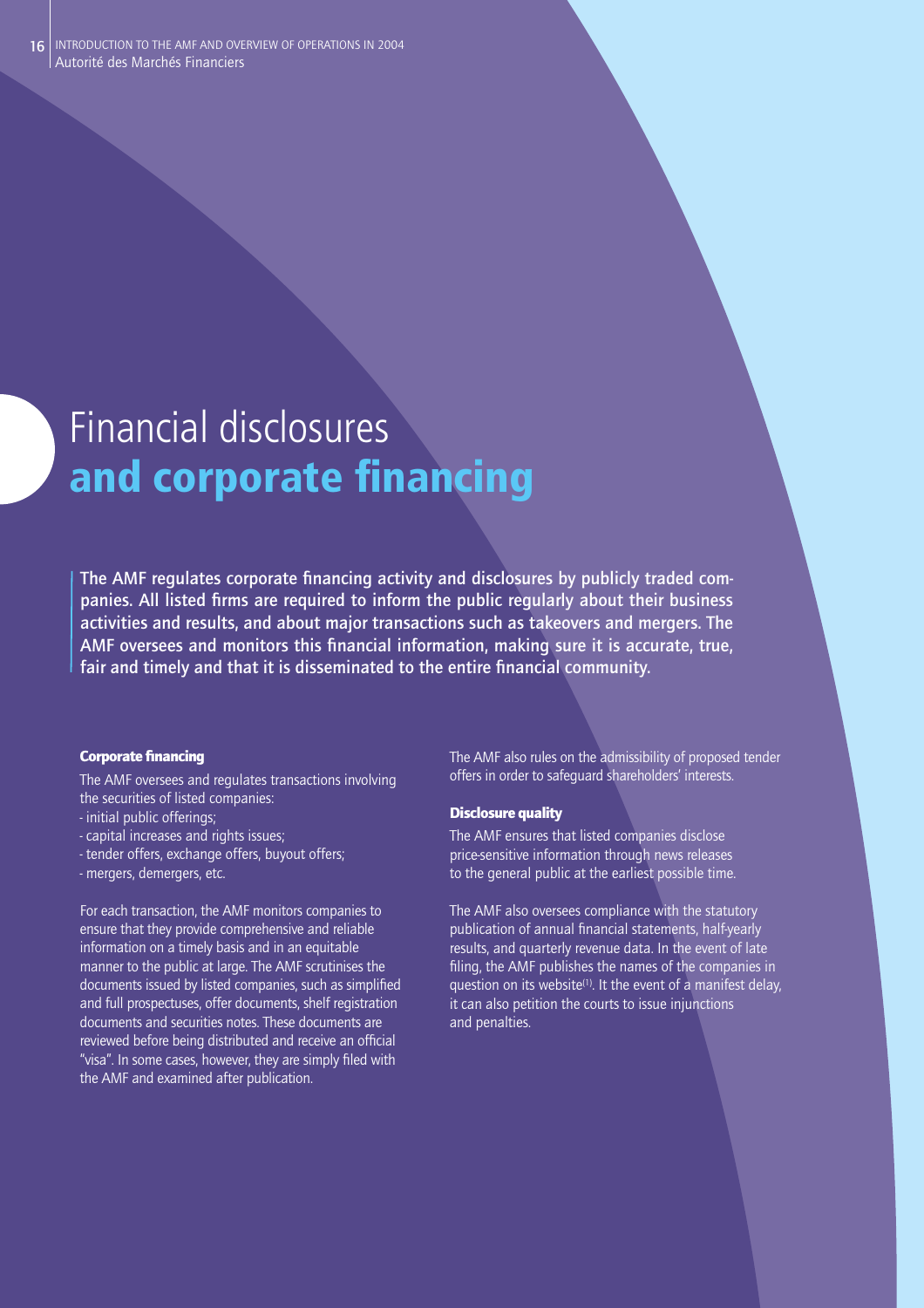# **• 2004 key data**

- Visas issued for prospectuses and offer documents: **1,016**.
- Shelf registration documents registered: **388**.
- Initial public offerings on French regulated markets: **29**.
- **40** companies summoned to appear before the Paris regional courts for late filing of financial statements.



# **• 2004 highlights**

In 2004, the AMF pursued efforts to restore confidence in financial information and took assertive action to improve disclosure quality.

# Internal control and corporate governance

In January 2004, the AMF published guidelines on internal control and corporate governance, together with recommendations for preparing registration documents. It released its first report on internal control and corporate governance in January 2005.

### Share buybacks

The European regulation<sup>(2)</sup> implementing the Market Abuse Directive (MAD)(3), which took effect on 13 October 2004, altered the regulatory framework for share buyback programmes. Given that the MAD allows for the adoption of "accepted market practices", the AMF, after consulting with the industry, recognised two such practices, one on liquidity agreements and the other on buybacks of shares that are held and used subsequently for acquisition-led growth.

# Transition to International Financial Reporting Standards (IFRS)

Throughout 2004, the AMF pursued efforts to educate listed companies and pass along the recommendations of the Committee of European Securities Regulators (CESR) regarding the transition to these new accounting standards. It was at particular pains to ensure that companies disclosed reliable information and gave transparent explanations of the IFRS options they adopted.

# AMF recommendations on disclosures involving financial estimates

The AMF issued a reminder that estimated financial information should be not confused either with approved and audited financial statements - the only such documents that are legally mandated and standardised – or with objectives, forecasts or profi t warnings.

### Three working groups chaired by Board members

- A group on independent financial valuation, led by Jean-Michel Naulot, submitted 25 recommendations in April 2005 aimed at better informing and protecting minority shareholders during takeover bids and mergers<sup>(4)</sup>.
- Jean de Demandolx Dedons chairs a group tasked with defining and organising investment research.
- Yves Mansion coordinates the work of a group dealing with the exercise of voting rights at general meetings of shareholders.

These groups will submit their proposals to the Board before the end of 2005.

### **Number of listings on French regulated markets** u **(including transfers)**



**1** AMF homepage **a 2** 2273/2003 of 22 **a**<br> **2** > Decisions and disclosures *December 2003*. *> Late publication.*

*2273/2003 of 22 December 2003.*

 *2003/6/EC of 28 January 2003.* **<sup>4</sup>** See AMF Annual Report *2004 – Chapter VII.*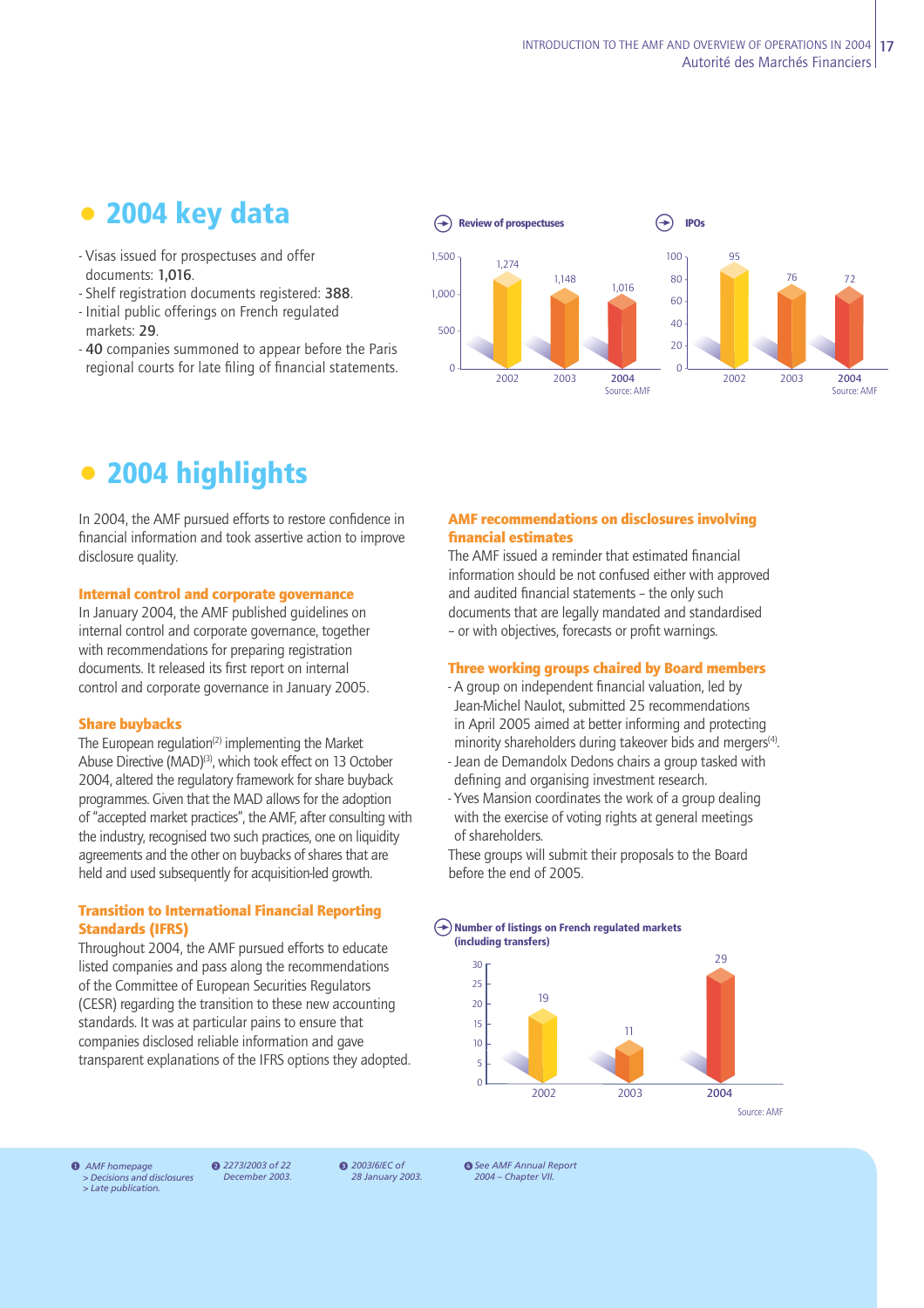# Regulation of markets, professionals **and collective investment schemes**

The AMF establishes rules for financial markets, investment services and advice, as well **as some categories of investment media. In doing so, it establishes the organisational and operational principles for markets; sets rules of conduct for the professionals under its supervision; and oversees the collective investment vehicles that are subject to its approval.** 

# Oversight of markets

AMF sets the principles of market organisation and operation. These apply to:

- market operators, such as Euronext Paris, which organises trading in equities, fixed income products and derivatives;
- securities settlement systems and the central depository, Euroclear France.

The AMF also approves the rulebooks of clearing houses, such as LCH.Clearnet, and determines the operating requirements for clearing members.

Last but not least, it oversees financial markets and the transactions executed on them.

# Oversight of professionals

As a gate-keeper, the AMF sets the rules of conduct and requirements applicable to professionals authorised to provide investment services. It approves investment management companies at the formation stage, after ensuring that they have sufficient resources and assessing the qualifications and integrity of their managers. It also sets rules governing the custody and administration of financial instruments.

The AMF issues an opinion on the programmes of operations of investment service providers other than management companies.

It supervises financial investment advisers (FIAs). This is a new classification comprising professionals such as financial experts and asset management advisers who offer financial advice to the public. A list of FIAs will be posted on the AMF's website in due course.

Furthermore, the AMF supervises direct marketers working for asset management firms. The names of all direct marketers are entered into a central database that went online in April 2005.

# Oversight of collective investment schemes

The AMF authorises the formation of collective investment schemes, including open-end and closed end funds, venture funds, innovation funds, futures funds and company savings schemes. It ascertains compliance with all legal and regulatory requirements before schemes come to market.

The AMF first examines the information - operating procedures, past performance, fees and commissions, product features, product-specific risks - set out in the prospectus given to all potential investors. Scheme prospectuses are accessible on the AMF website<sup>(1)</sup>.

The AMF subsequently monitors each scheme throughout its lifetime, paying particular attention to the clarity of its disclosures to investors (annual reports, newsletters, etc.).

Other, special-purpose collective vehicles, such as securitisation funds, real-estate investment trusts, film financing funds, and schemes specialising in areas such as film production, fisheries and forestry development, also come under AMF supervision.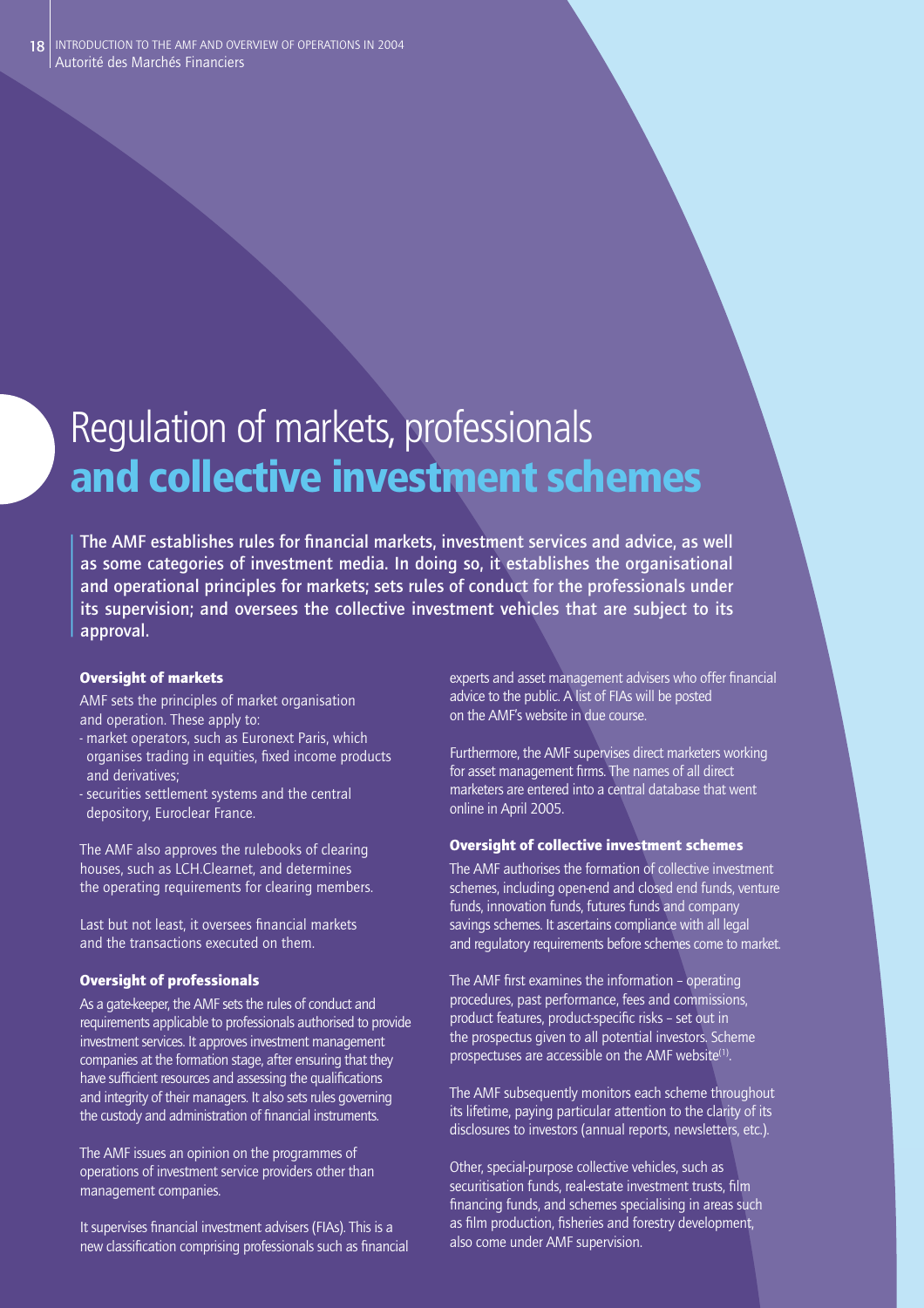# **• 2004 key data**

| $\cdot$ ) Entities reporting to the AMF at 31/12/2004                   |                             |  |
|-------------------------------------------------------------------------|-----------------------------|--|
| <b>Management companies</b>                                             | 501                         |  |
| Investment services providers*                                          | 482                         |  |
| $\blacktriangleright$ ) Authorisations and opinions issued in 2004      |                             |  |
| Authorisations to management companies                                  | 68                          |  |
| Opinions on programmes of operations<br>other than for asset management | 32                          |  |
| $\blacktriangleright$ ) Collective investment schemes                   |                             |  |
| Schemes in existence at 31/12/2004                                      | 7,908                       |  |
| Authorisations issued in 2004                                           | 702                         |  |
| Increase in gross amounts under management ** in 2004                   | +11% to $\in$ 1,006 billion |  |

\* o/w 132 investment fi rms, 345 credit institutions, 2 custody account keepers, 3 market infrastructures. \*\* including feeder funds

# **• 2004 highlights**

# Online information on collective

# investment schemes

Launched in March 2004, GECO is an online database containing the prospectuses of AMF-approved collective investment schemes, together with their net asset values. GECO can also be used to check whether investment management companies are approved and to find monthly data on assets under management, given in aggregate form according to the AMF classification.

### Transition to the new prospectus

To help collective investment schemes formed before 13 February 2004 – the effective date of the amended UCITS Directive – to make the transition to the new prospectus, the AMF postponed the deadline from June to September 2005. It also introduced a declaration procedure whereby management companies with more than 25 prospectus for approval can benefit from an ex post review of these documents, provided the AMF has approved:

- the company's internal organisational procedures;
- the standard format for a family of schemes:
- two prospectuses from the same family, with no material observations.

# Recommendations on late trading and market timing

Following the problems experienced in the USA, the AMF carried out an initial offsite audit of 34 management

companies by means of a questionnaire about subscription and redemption orders. Although no major shortcomings were detected, the AMF noted that certain procedures ought to be further improved to forestall potential problems. Accordingly, the Board decided to issue a set of recommendations in July 2004, without waiting for the results of an on-site inspection of a sample group of firms.

## Financial investment advisers

A wide-ranging public consultation exercise was held on the status of financial investment advisers (FIAs) and on the procedure for approving the professional associations responsible for registering FIAs and enforcing the industry's code of professional conduct. Moreover, constructive talks were held with the associations in question before the provisions of the AMF General Regulation were adopted $(2)$ .

### Alternative investment management

The Financial Security Act provides for the creation of new investment vehicles implementing direct alternative management techniques. A cross-market group set up in March 2004 quickly drafted and submitted to the Board a set of principles and procedures for organising alternative management safely and securely. The first programmes of operations filed by management companies wishing to apply these techniques via onshore collective investment schemes were approved at end 2004.

**0** www.amf-france.org **0** *> Investor area > Check the authorisation of a CIS > CIS database.*

*Approval order published in the Offi cial Journal of the French Republic on 22 April 2005.*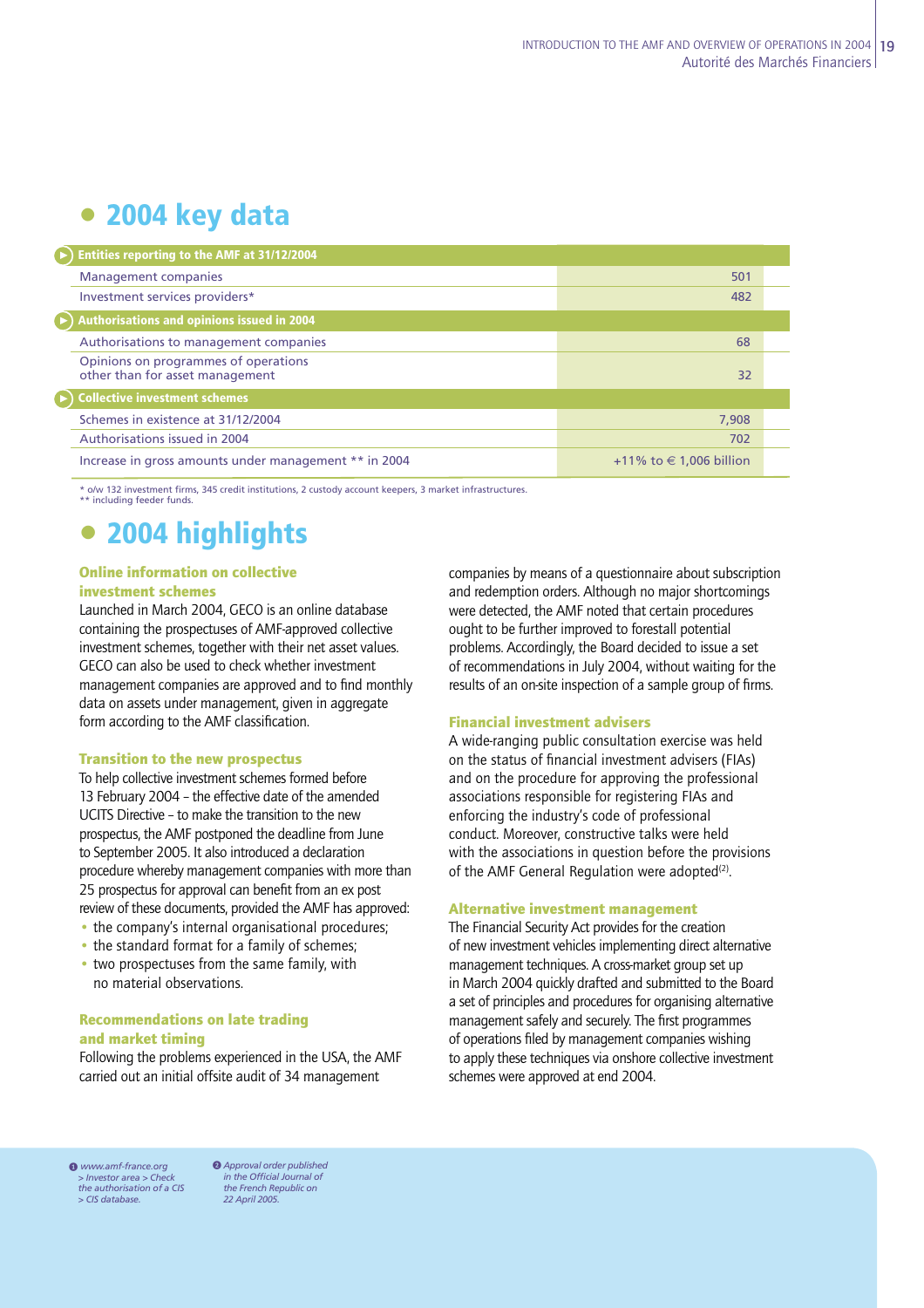# Market supervision: **inspections, investigations and sanctions**

The AMF supervises French markets in financial instruments on a daily basis. It is em**powered to conduct inspections and investigations. It can also sanction behaviour that violates established rules and regulations.**

**It is appropriately resourced to carry out that mission, with electronic tools to supervise daily trading and an 80-person team that oversees markets and authorised professionals and investigates possible cases of market abuse.**

# A supervisory remit

The AMF's supervisory responsibilities cover:

- financial instruments admitted to listing on Euronext Paris: equities, fixed-income, derivatives;
- professionals operating in financial instrument markets (credit institutions, investment firms, asset management companies, financial investment advisers, sales agents employed by management companies); - market infrastructures.

## Inspection powers

The department responsible for inspecting investment companies and market infrastructures conducts on-site and off-site audits of:

- all firms licensed for investment services, together with their employees, i.e. 482 investment services providers and 501 investment management companies;
- financial instrument markets;
- the securities settlement system and the central depository;
- clearing houses;
- fi nancial investment advisers and direct sellers.

Where necessary, the AMF can call on other supervisory bodies, such as the market operator, the central depository, the Commission Bancaire and audit firms.

## Investigative powers

If it suspects impropriety, the AMF can launch an investigation into possible market abuses, such as insider dealing, price manipulation, and the release of false information.

By nature, it is impossible to predict if an investigation will be launched. Investigations are ordered only where there is the risk that the AMF General Regulation will be breached, whether by a company, a private or institutional investor, a market professional or any other person or entity.

Reports are prepared upon completion of all inspections and investigations. Depending on the contents of these reports, several outcomes are possible.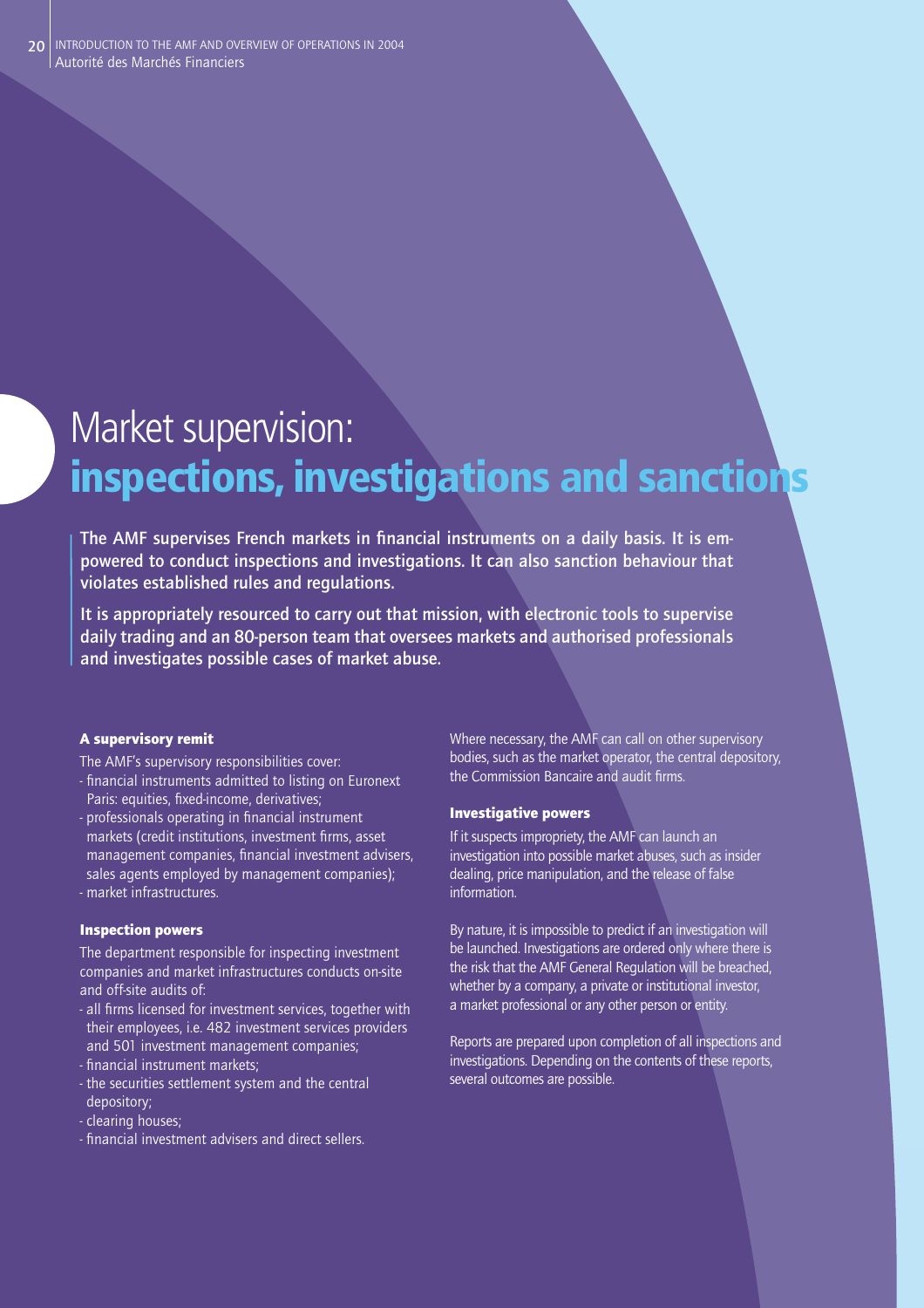# Sanction powers

The AMF Board can initiate sanction proceedings against legal or natural persons that infringe its regulations or that fail to fulfi l their professional obligations. A rapporteur prepares the case for hearing before the Sanction Commission.

| $\left(\rightarrow\right)$ Possible outcomes of AMF investigations or inspections |                                                                                                                    |                                                                                                 |                                                                                                                 |             |                       |  |  |  |
|-----------------------------------------------------------------------------------|--------------------------------------------------------------------------------------------------------------------|-------------------------------------------------------------------------------------------------|-----------------------------------------------------------------------------------------------------------------|-------------|-----------------------|--|--|--|
| The AMF<br>initiates<br>sanction<br>proceedings (*).                              | The report<br>is referred<br>to the public<br>prosecutor<br>if it indicates a<br>possible criminal<br>offence (*). | The case is<br>referred to other<br>authorities if it<br>comes under their<br>jurisdiction (*). | The AMF sends<br>its observations<br>to interested<br>parties.<br><b>Observations</b><br>may be made<br>public. | Injunction. | No further<br>action. |  |  |  |

*(\*)* An investigation or inspection can have more than one outcome.

### International cooperation

With investigations becoming international in scope, the AMF has to cooperate more closely with its fellow regulators in the world's leading financial centres. It also plays an increasingly active role in the international work done by IOSCO and CESR or in connection with Euronext.

For example, the AMF plays an active part in IOSCO's work on unregulated entities in offshore financial centres. It is also party to the multilateral memorandum of understanding between securities regulators, which aims to facilitate the exchange of information during investigations into market abuse. The AMF has also contributed to the work of CESR-Pol<sup>(1)</sup> since this organisation was founded in 1999. The purpose of CESR-Pol is to facilitate effective, efficient and proactive sharing of information with a view to enhancing the cooperation and the coordination of surveillance and enforcement activities.

# **• 2004 key data**

| $\blacktriangleright$ ) Market surveillance and discipline |       |             |
|------------------------------------------------------------|-------|-------------|
| Market situations examined                                 | 1,560 |             |
| On-site inspections of investment services providers       | 125   |             |
| Investigations opened                                      | 83    |             |
|                                                            |       | Source: AMF |

| Activity of the Sanction Commission                                   |            |  |
|-----------------------------------------------------------------------|------------|--|
| Cases forwarded by the Board to the Sanction Commission in 2004       |            |  |
| Sanction proceedings completed by the Commission in 2004              | $24^{(2)}$ |  |
| 20 proceedings gave rise to sanctions against 44 persons and entities |            |  |

Source: AMF

*CESR-Pol is a permanent*  1 *operational group with in CESR. It is composed of senior offi cials responsible for enforcement and market surveillance with CESR's 27 Member-Commissions.* 

*CESR-Pol was formed in 1999 following the signature, under the auspices of the Forum of European Securities Commissions (FESCO), of a Memorandum of Understanding on the* 

*Exchange of Information and Surveillance of Securities Activities.*

*Only three of these*  2 *decisions were announced and published in the official gazette in 2005. Of the other 21, 2 decisions without sanctions were not published.*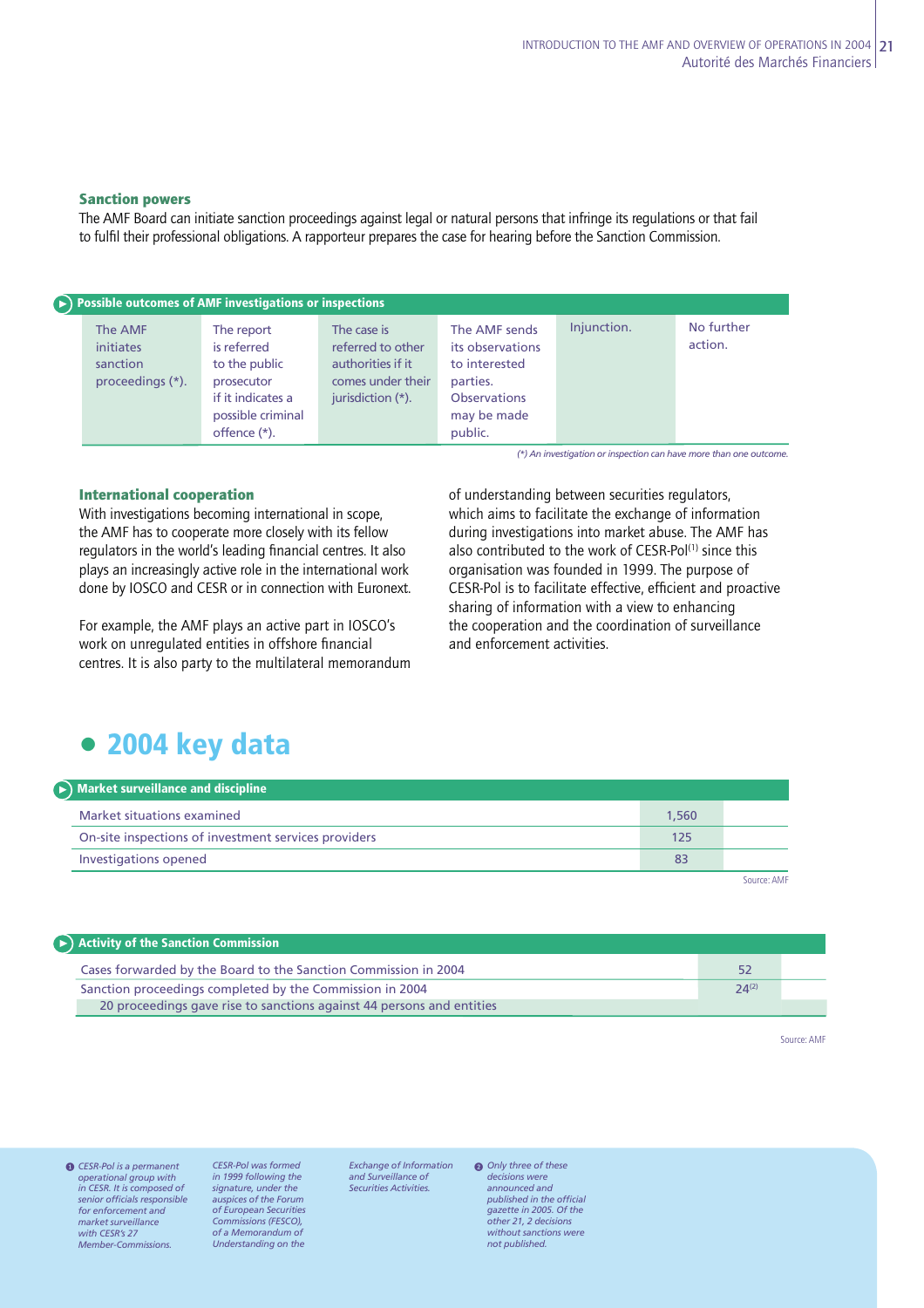# From surveillance to sanction

OVERVIEW OF THE ENFORCEMENT FUNCTION

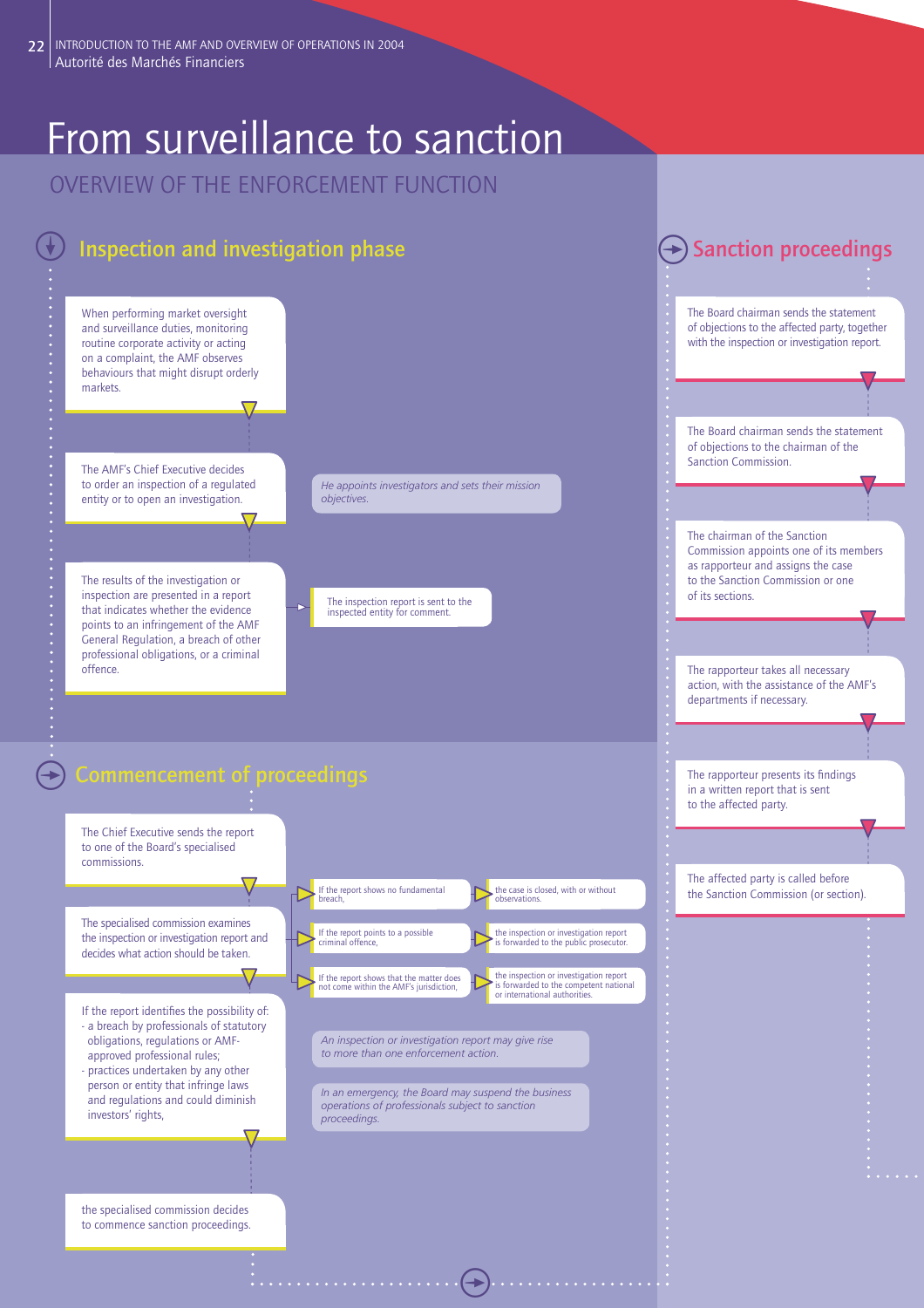*Affected parties have 1 month (or 2 months if they are based outside the EEA) in which to send their observations to the chairman of the Sanction Commission.*

*They can apply to the Sanction Commission to examine and copy other documents in the case file and may choose a counsel to assist them if they wish.*

*Adversarial preparation:*

*Affected parties can request a hearing. The rapporteur may also hear affected parties, or any other person he or she deems necessary, and may request additional documents.*

*If the rapporteur considers that supplementary objections should be fi led or that notice of objection should be served on another party or parties, he or she refers the matter to the Board.*

*The affected party has fi fteen clear days in which to submit written observations on the report.*

 $\bigoplus$ 

# **← Sanction hearing**

The sanction hearing begins with the rapporteur setting out the case. The affected party or its counsel presents the case for the defence. The defence always has the last word.

*Any of the affected parties can ask for the hearing to be held in public.*

# **→ Sanction decision**

The Sanction Commission (or one of its sections) reaches it decision without the presence of the affected party or parties, the rapporteur and the Government Commissioner.

The minutes of the hearing are signed by the chairman of the Sanction Commission (or the chairman of the section making the decision), the rapporteur and the hearing secretary; and they are then sent to the members of the Sanction Commission and to the Government Commissioner.

The affected parties are informed of the sanction decision, which is communicated to the Government Commissioner and the AMF chairman, who reports back to the Board. If the sanction decision concerns an investment services provider other than an investment management company, it is passed on to the CECEI and the Commission Bancaire.

*Any sanction decision can be appealed within two months before the Paris Appeals Court. In the case of professionals, appeals are brought before the supreme administrative court, the Conseil d'Etat.*

*The Commission can decide to publish the sanction decision in the medium of its choosing, notably the official gazette (BALO) and the AMF's monthly review and website.*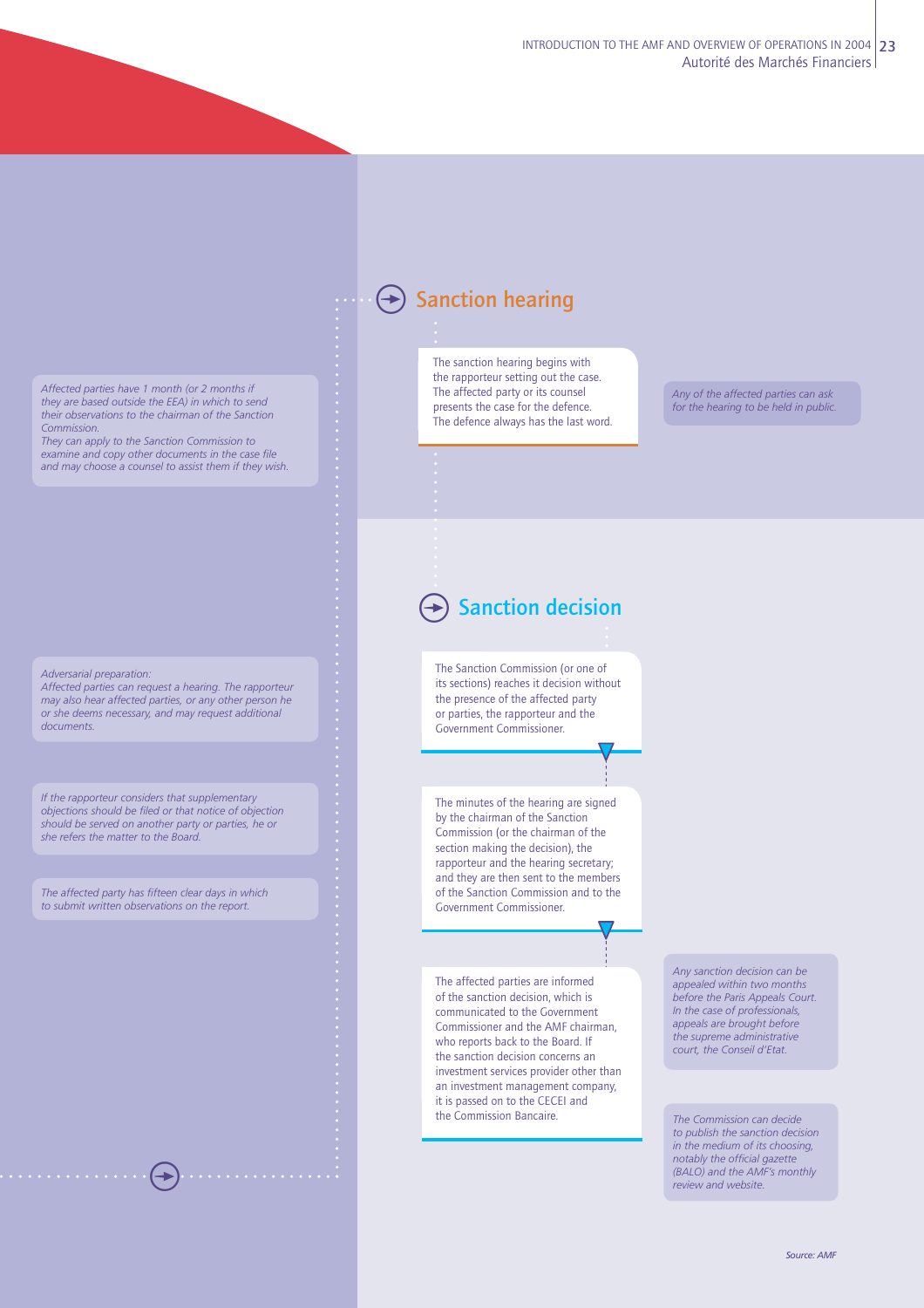# Education **and mediation**

**One of the ways the AMF protects investors is by educating consumers and intervening if a problem arises. Its aim is not to gauge the advisability of an investment or to certify**  a financial product but to ensure that investors have all the information needed to reach **an informed decision. Alongside this educational role, the AMF also mediates in the event of disputes.** 

# Informing the public

- For the purposes of investor protection, the AMF's website features:
- personal investment guides explaining how markets work, giving details of financial products, and setting out
- the golden rules for managing investments wisely; - a database containing all disclosure documents distributed
- under AMF supervision<sup>(1)</sup>;
- a list of AMF-approved collective investment schemes, together with their prospectuses and net asset values<sup>(2)</sup>; - all rules and regulations applicable to the areas for which the regulator is responsible: directives, codes, laws, decrees
- and other regulations (AMF, COB and CMF).

The Documentation Centre and the Ombudsman both operate a hotline to deal with queries from personal investors. The AMF also has a regional network that operates through the provincial offices of the Banque de France.

A working group chaired by two Board members, Jean-Claude Mothié and Claire Favre, and composed of representatives of the financial community, has been set up to prepare a programme of investor education and training activities for 2005 and thereafter.

# Mediation and the Ombudsman

The AMF Ombudsman provides assistance to non-professional investors, such as consumers, non-financial firms, and associations.

In addition to promoting understanding of financial markets, the Ombudsman's office handles complaints about financial markets and instruments. It also seeks out-of-court settlements in the event of disputes between individual investors and professionals. Complaints to the Ombudsman are treated in strict confidence. The mediation procedure is governed by a charter and requires the prior agreement of both parties. It generally leads to a proposal for a negotiated settlement. Such proposals are not binding, and the parties can decide at any time to go to court. If an AMF investigation is underway or if legal action is taken, the Ombudsman cannot accept a complaint or pursue an ongoing mediation procedure.

# **Mediation in 2004: key figures**

1,861 cases opened, of which 1,426 involved consultation and 485 mediation.

## **THEME-BASED ANALYSIS OF MEDIATIONS AND CONSULTATIONS IN 2004**

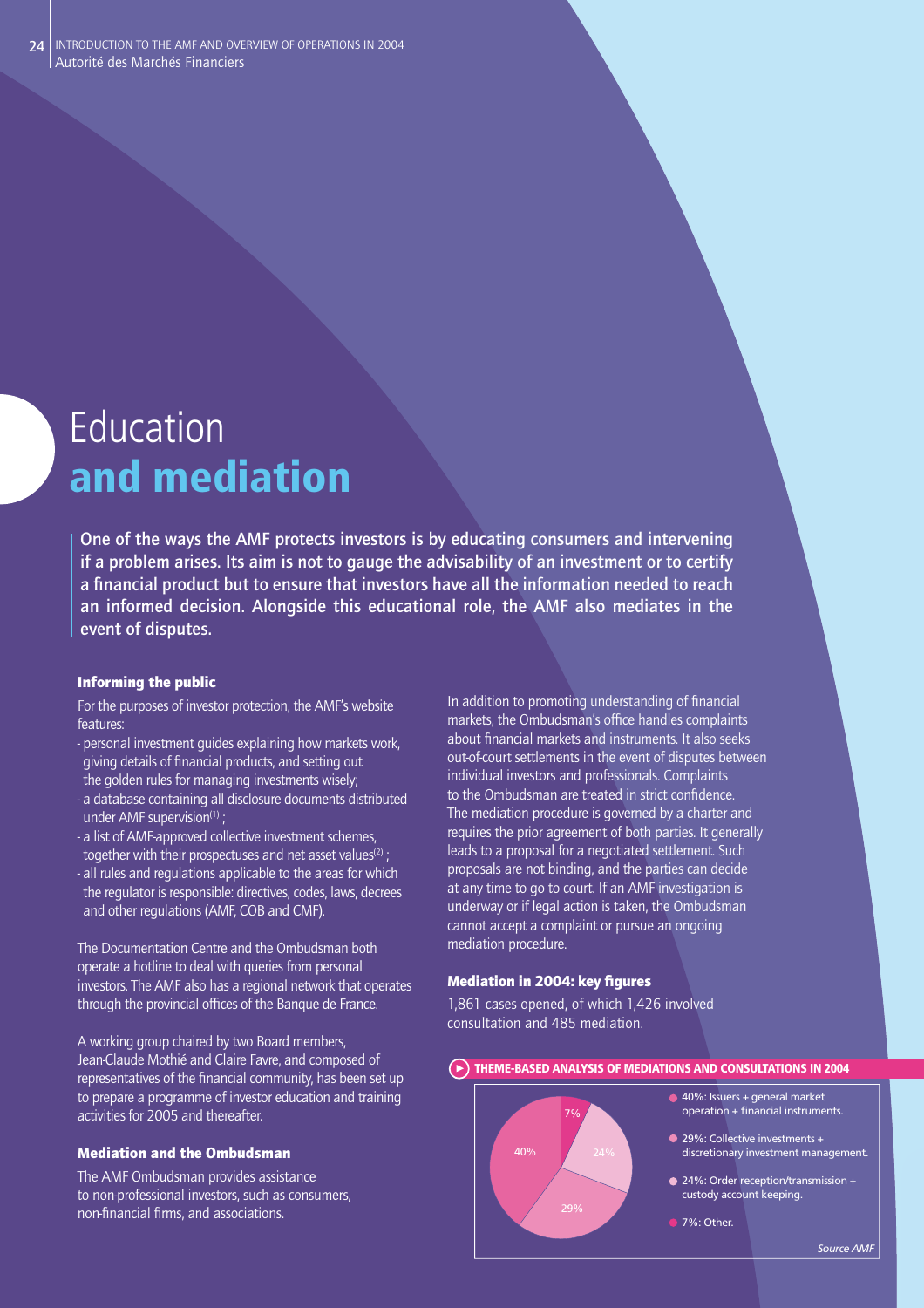

Key figures for web traffic in 2004

- **1,361,846 visitors, a daily average of 3,720;**
- **29,736,068 pages downloaded;**
- **11 minutes per visit on average.**

**0** AMF homepage > **0** *Decisions and disclosures.*

*AMF homepage > Collective investment schemes.*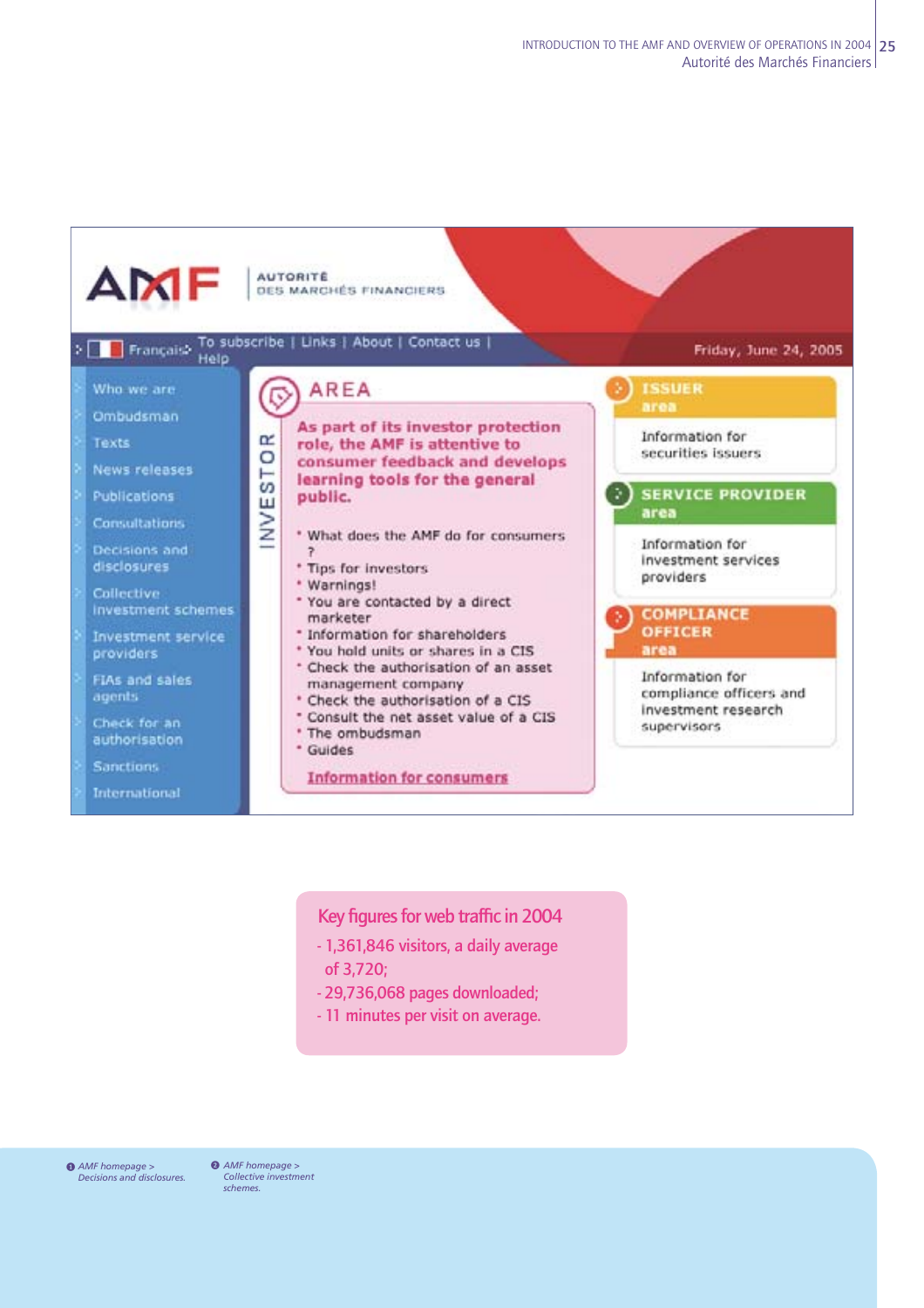# Developments in financial regulation  **in France and internationally**

For the French financial community, the creation of the AMF was a watershed. Amid **intensifying international competition and heightened investor concerns about market**  shortcomings, it afforded a much clearer view of how France's financial regulation system **is organised.** 

**Alongside public and private-sector bodies, the prudential regulators of the banking and insurance industries and the high committee of auditors(1), the AMF is helping to restore**  confidence in markets and to consolidate France's position in an integrated Europe-wide financial sector.

**At the same time, the AMF is playing an active role both at European level, through its involvement with CESR, and internationally through its participation in IOSCO, the Financial Stability Forum and the French-speaking regulators' body, IFREFI(2).**

## The AMF and the French financial community

As part of constant efforts to foster dialogue and consultation, the AMF set up five consultative commissions in February 2004. Furthermore, it regularly organises market-wide consultations though special working groups. And it can rely on input from members of its scientific advisory board to help with its work $(3)$ .

The role of the five permanent consultative commissions is to assist the AMF in its deliberations and help it formulate its positions in the light of changes in techniques, products and market structures, as well as the evolving legal and financial environment, both domestic and international. Composed of experts appointed by the AMF Board for a three-year term, the commissions are chaired by Board members, who coordinate the work programmes and report back to Board.

### The five consultative commissions $(4)$

- Market organisation and operation;
- Clearing, custody and settlement;
- Individual and collective investment schemes;
- Disclosures and corporate financing:
- Protection of small investors and minority shareholders.

### Scientific advisory board

The AMF has set up a scientific advisory board composed of prominent personalities from the academic and financial worlds. Its members include several world-renowned foreign researchers, which gives it a broad international perspective. The scientific advisory board has a three-fold remit: to provide the AMF with more comprehensive information about ongoing academic research in the financial field, to identify developments that might have an impact on the AMF's areas of activity, and to research issues of concern to the regulator.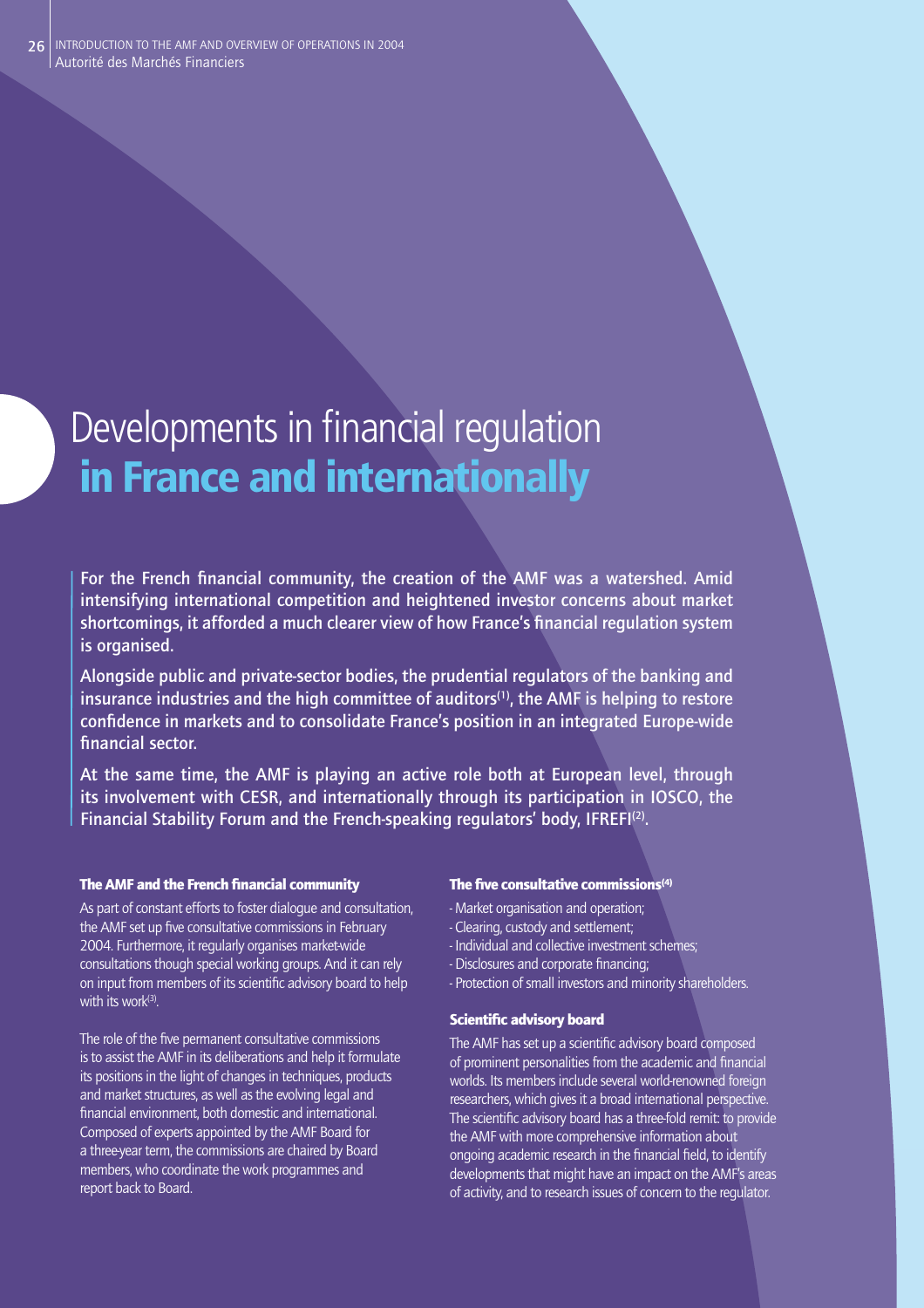# Preparation of the General Regulation

The Financial Security Act of 1 August 2003 charged the AMF with establishing a General Regulation. The finance minister approved the first full version of these regulations by decree on 12 October and 12 November 2004<sup>(5)</sup>.

That the AMF was able to publish its General Regulation one year to the day after being inaugurated is highly symbolic and epitomises the success of the COB - CMF merger. This major undertaking was made possible only by marshalling the combined skills of the newly formed regulator: the Board, the consultative commissions and the AMF's department.

The publication was a milestone, not only for the regulator but also for the French financial community, which had been heavily involved in drafting the regulations from the initial stages, which consisted in making key decisions on the work schedule, the level of codification and the frequency and scope of consultations.

A first set of amendments to the General Regulation was published in April 2005<sup>(6)</sup>. .

# **IMF assessment of the French financial sector**

As part of its Financial Sector Assessment Program, the International Monetary Fund (IMF) carried out a mission to evaluate the strengths and weaknesses of France's financial sector. It also examined compliance with international standards applicable to the supervision of the banking, insurance and securities industries. The AMF was more directly concerned with two aspects of the IMF mission, namely the assessment of the implementation of IOSCO standards and f the anti-money laundering standards of the FAT $F(7)$ . .

The assessment, which began in October 2003, concluded on 18 October 2004 with the adoption of the final reports by the Executive Board of the IMF. The full reports are available on the IMF website at www.imf.org  $>$  Country Info>France> (Country Reports 04/344 and 04/345).

Throughout the mission, the AMF maintained an ongoing and highly constructive dialoque with the IMF's experts, who were thus able to provide input for the preparation of the General Regulation. The mission's main findings salute the quality of supervision of the French financial sector.

## The AMF plays an active international role

International Organisation of Securities Commissions (IOSCO), formed in 1983, brings together financial regulators at world level. The AMF sits on IOSCO's technical and executive committees.

## **World**

International Organisation of Securities Commissions (IOSCO), formed in 1983, brings together financial regulators at world level. The AMF sits on IOSCO's technical and executive committees. IOSCO has 174 members. The Financial Stability Forum (FSF) is composed of the financial regulators, central banks and finance ministers in significant international financial centres, together with the International Monetary Fund, the World Bank, international regulators and the European Central Bank. The FSF has 42 members.

### **European**

Committee of European Securities Regulators (CESR) brings together the regulatory authorities of the financial markets in the European Economic Area. CESR has 27 member countries.

## **Bilateral**

The AMF has signed 35 cooperation agreements with other authorities on matters such as the exchange of information, conduct of investigations and technical cooperation. These bilateral relations are underpinned by two multilateral Memorandums of Understanding between the members of CESR (27 signatories) and IOSCO (22 signatories).

### **French speaking countries**

Formed in June 2002, the Institut Francophone de la Régulation Financière (IFREFI) comprises the financial regulators that use French as their working language. IFREFI has a flexible structure that promotes dialogue and cooperation. The AMF provides the secretariat for the organisation. IFREFI has 14 signatories representing 25 countries.

*Haut Conseil du Commissariat*  1 *For membership details, see aux Comptes (H3C).*

**<sup>2</sup>** Institut Francophone *de la Régulation Financière.*

*See AMF Annual Report 2004*  3 *- Chapter VII.*

*AMF Annual Report 2004 - Chapter VII.* **6** For membership details, see

*24 November 2004, respectively.*

**6** Published in the Official *Journal on 29 October and* 

*Approval order published*  6 *in the Official Journal on 22 April 2005.*

**O** Financial Action Task Force *on Money Laundering.*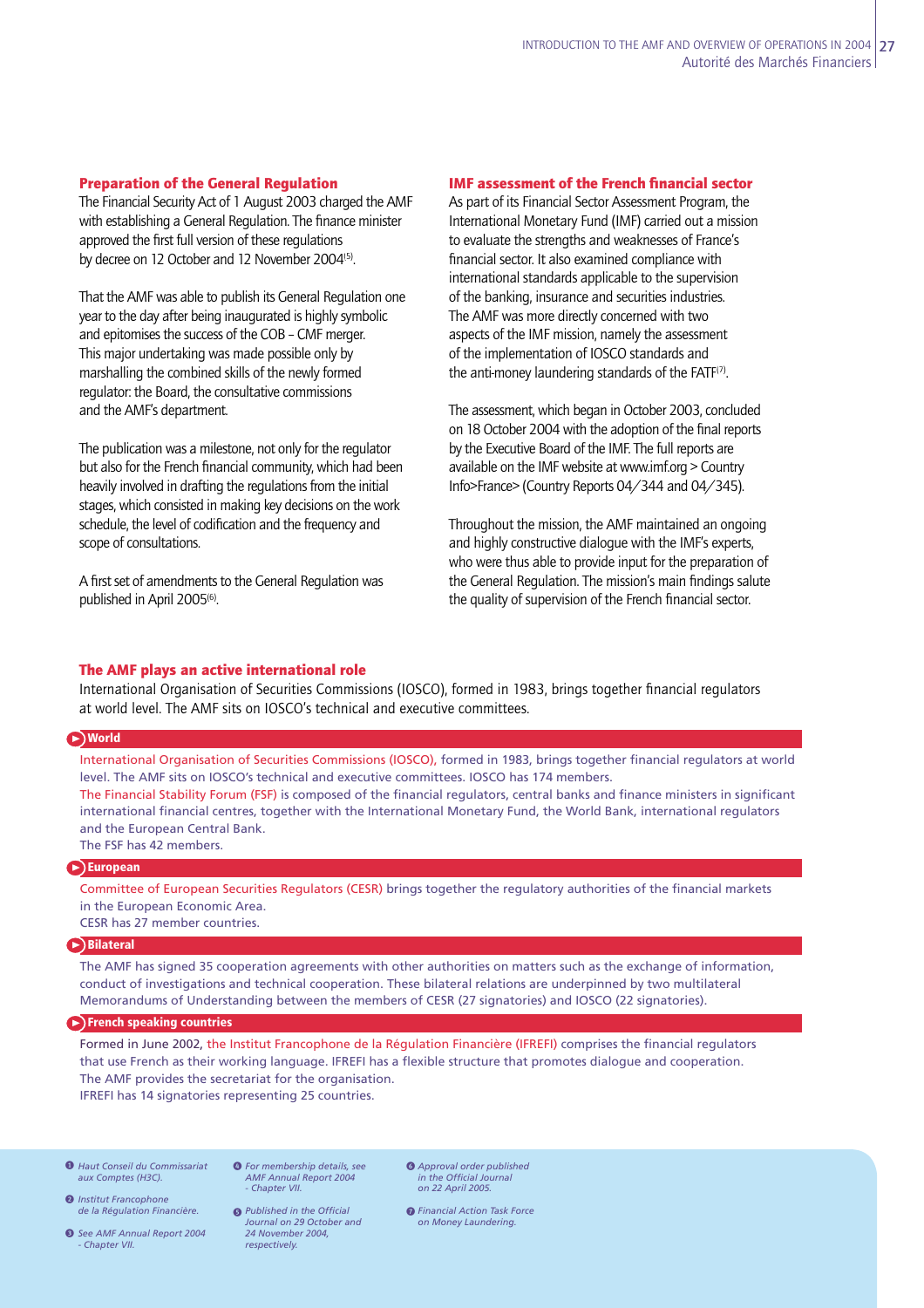# Contacting the AMF

# Communication Department

Tel.: +33(0) 1 53 45 60 25 E-mail: contact@amf-france.org

# Documentation Centre

Tel.: +33(0) 1 53 45 62 00 (Helpline open from Monday to Thursday: 9.30 – 12.30 and 14.30 – 16.30) E-mail: centredoc@amf-france.org

# **Website**

# www.amf-france.org

- Online information on collective investment schemes (AMF homepage > Collective investment schemes): scheme prospectuses, authorisations to management companies, net asset values, etc. (Available in French only)
- Online information on listed companies (AMF homepage > Decisions and disclosures): press releases, simplified and full prospectuses, offer documents, shelf registration documents, securities notes, etc. (Available in French only)